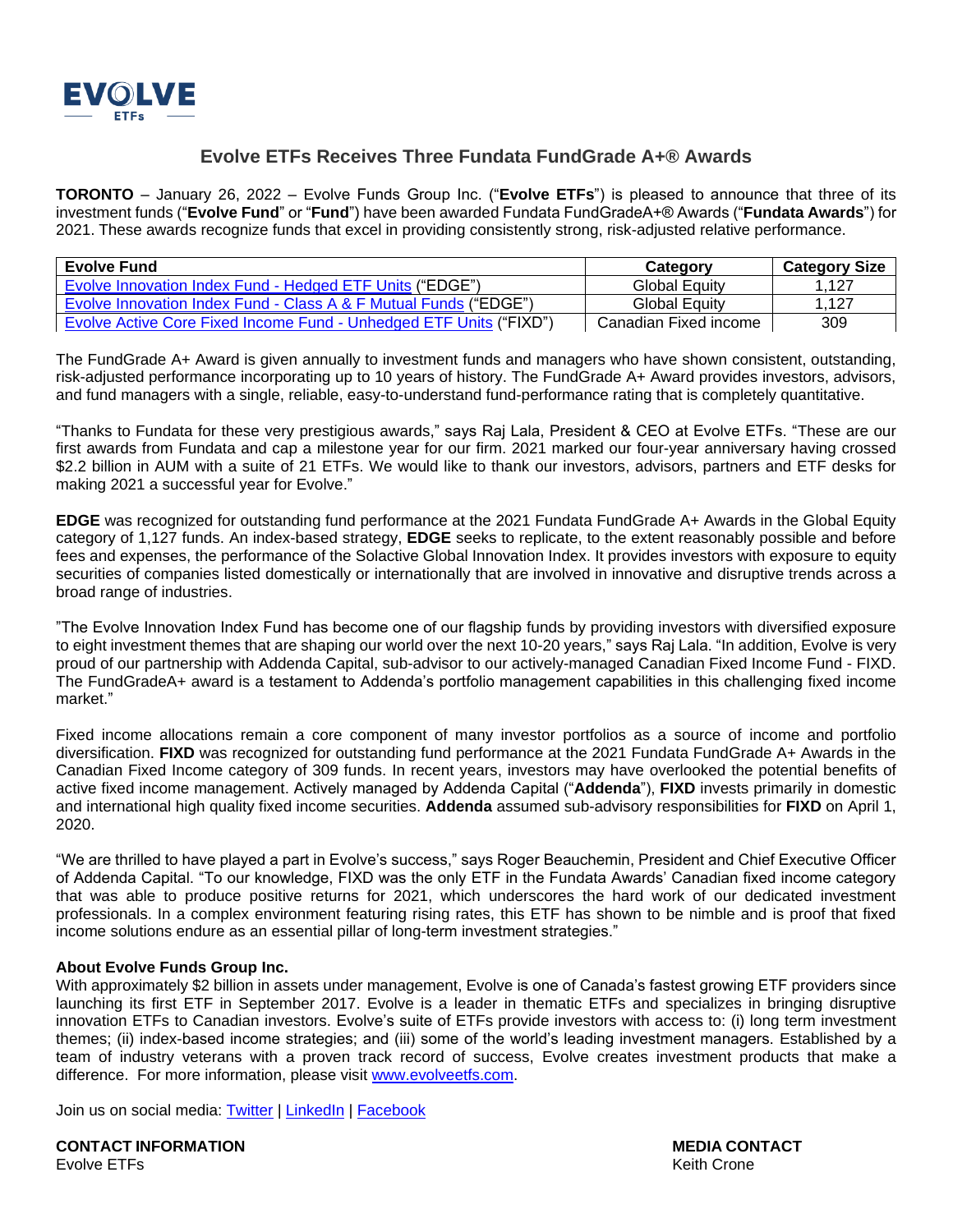## **About Addenda Capital**

Addenda Capital is a Canadian multi-asset investment management firm with more than \$40 billion in total assets under administration. Co-owned by The Co-operators Group Limited and by employees, Addenda looks after pension, private wealth, insurance, corporate and foundation assets. By integrating environmental, social and governance factors into its investment processes, the firm seeks to provide enhanced investment returns and plays an active role in the transition to a carbon neutral economy. To learn more:<http://www.addendacapital.com/>

Commissions, management fees and expenses all may be associated with exchange traded funds (ETFs) and mutual funds. ETFs and mutual funds are not guaranteed, their values change frequently and past performance may not be repeated. There are risks involved with investing in ETFs and mutual funds. Please read the prospectus for a complete description of risks relevant to ETFs and mutual funds. Investors may incur customary brokerage commissions in buying or selling ETF and mutual fund units. **Please read the prospectus before investing.**

The FundGrade A+® rating is used with permission from Fundata Canada Inc., all rights reserved. Fundata is a leading provider of market and investment funds data to the Canadian financial services industry and business media. The Fund-Grade A+® rating identifies funds that have consistently demonstrated the best risk-adjusted returns throughout an entire calendar year. For more information on the rating system, please visit [www.Fundata.com/ProductsServices/FundGrade.aspx.](http://www.fundata.com/ProductsServices/FundGrade.aspx)

FundGrade A+® is used with permission from Fundata Canada Inc., all rights reserved. The annual FundGrade A+® Awards are presented by Fundata Canada Inc. to recognize the "best of the best" among Canadian investment funds. The FundGrade A+® calculation is supplemental to the monthly FundGrade ratings and is calculated at the end of each calendar year. The FundGrade rating system evaluates funds based on their risk-adjusted performance, measured by Sharpe Ratio, Sortino Ratio, and Information Ratio. The score for each ratio is calculated individually, covering all time periods from 2 to 10 years. The scores are then weighted equally in calculating a monthly FundGrade. The top 10% of funds earn an A Grade; the next 20% of funds earn a B Grade; the next 40% of funds earn a C Grade; the next 20% of funds receive a D Grade; and the lowest 10% of funds receive an E Grade. To be eligible, a fund must have received a FundGrade rating every month in the previous year. The FundGrade A+® uses a GPA-style calculation, where each monthly FundGrade from "A" to "E" receives a score from 4 to 0, respectively. A fund's average score for the year determines its GPA. Any fund with a GPA of 3.5 or greater is awarded a FundGrade A+® Award. For more information, see www.FundGradeAwards.com. Although Fundata makes every effort to ensure the accuracy and reliability of the data contained herein, the accuracy is not guaranteed by Fundata.

Evolve Innovation Index Fund – Hedged ETF Units was recognized for outstanding fund performance at the 2021 Fundata FundGrade A+ Awards in the Global Equity category out of 1,127 funds. Performance for the fund for the period ending December 31, 2021 is as follows: 12.16% (1 year), 32.20% (3 years) and 21.05% (since inception on April 30, 2018).

Evolve Innovation Index Fund – Class A Mutual Fund was recognized for outstanding fund performance at the 2021 Fundata FundGrade A+ Awards in the Global Equity category out of 1,127 funds. Performance for the Fund for the period ending December 31, 2021 is as follows: 10.70% (1 year) and 32.44% (since inception on June 4, 2019).

Evolve Innovation Index Fund – Class F Mutual Fund was recognized for outstanding fund performance at the 2021 Fundata FundGrade A+ Awards in the Global Equity category out of 1,127 funds. Performance for the fund for the period ending December 31, 2021 is as follows: 12.09% (1 year) and 32.93% (since inception on June 4, 2019).

Evolve Active Core Fixed Income Fund – Unhedged ETF Units was recognized for outstanding fund performance at the 2021 Fundata FundGrade A+ Awards in the Canadian Fixed Income category out of 309 funds. Performance for the fund for the period ending December 31, 2021 is as follows: 0.98% (1 year), 5.21% (3 years) and 3.93% (since inception on March 28, 2019).

The indicated rates of return are the historical annual compound total returns net of fees (except for figures of one year or less, which are simple total returns) including changes in per unit value and reinvestment of all dividends or distributions and do not take into account sales, redemption, distribution or optional charges or income taxes payable by any security holder that would have reduced returns. The rates of return shown in the table are not intended to reflect future values of the ETF and mutual fund or returns on investment in the ETF and mutual fund. ETFs and mutual funds are not guaranteed, their values change frequently, and past performance may not be repeated.